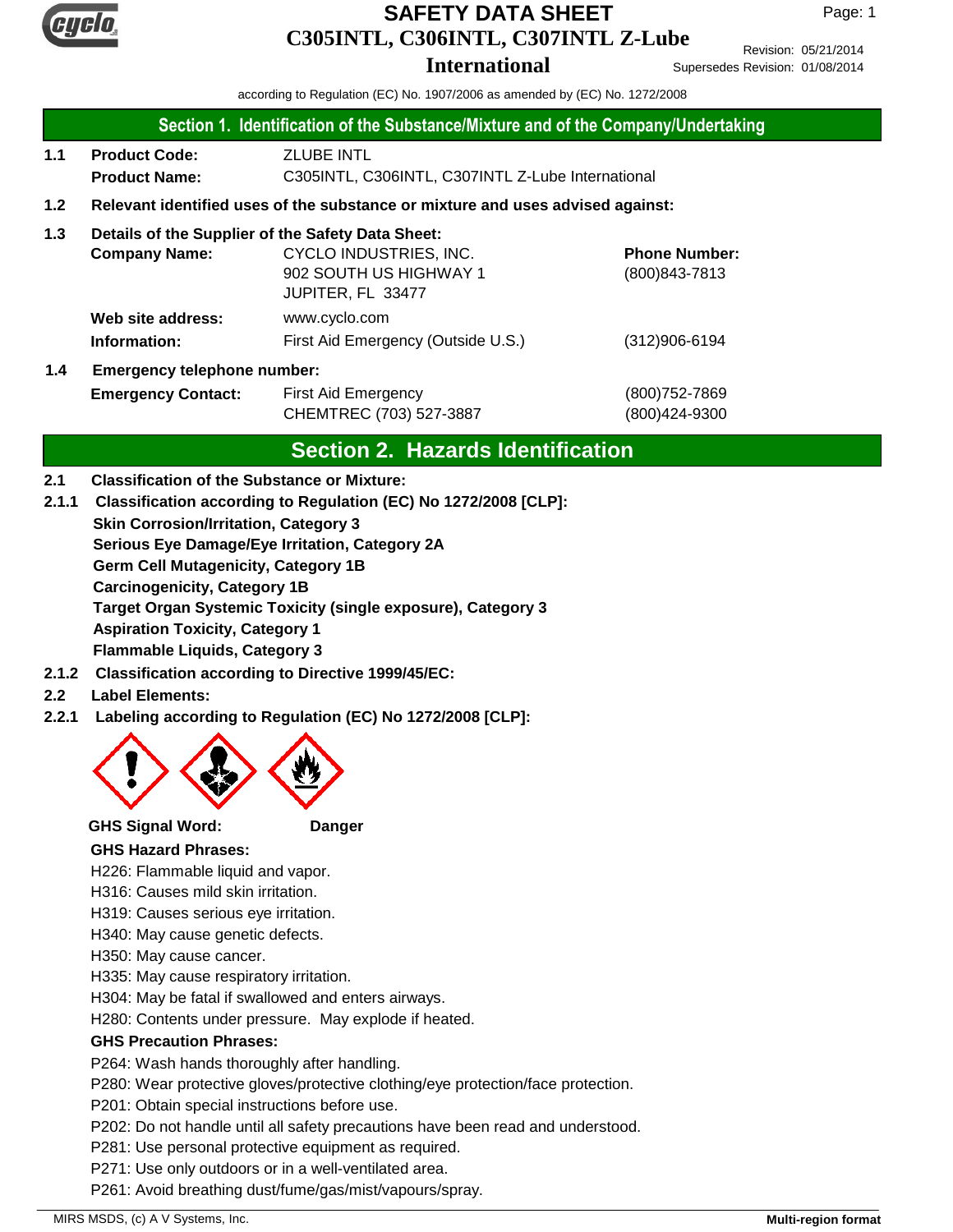

## **C305INTL, C306INTL, C307INTL Z-Lube International SAFETY DATA SHEET**

Revision: 05/21/2014 Supersedes Revision: 01/08/2014

P233: Keep container tightly closed.

P210: Keep away from heat/sparks/open flames/hot surfaces. - No smoking.

P240: Ground/bond container and receiving equipment.

P241: Use explosion-proof electrical/ventilating/lighting equipment.

P243: Take precautionary measures against static discharge.

P242: Use only non-sparking tools.

## **GHS Response Phrases:**

P370+378: In case of fire, use foam, CO2, dry chemical or water fog to extinguish.

P301+330+331: IF SWALLOWED: Rinse mouth. Do NOT induce vomiting.

P304+340: IF INHALED: Remove victim to fresh air and keep at rest in a position comfortable for breathing.

P303+361+353: IF ON SKIN (or hair): Remove/take off immediately all contaminated clothing. Rinse skin with water/shower.

P363: Wash contaminated clothing before reuse.

P305+351+338: IF IN EYES: Rinse cautiously with water for several minutes. Remove contact lenses, if present and easy to do. Continue rinsing.

P309+311: Call a POISON CENTER or doctor/physician if exposed or you feel unwell.

## **GHS Storage and Disposal Phrases:**

P501: Dispose of contents/container in accordance with local/regional/national/international regulation. P403+233: Store container tightly closed in well-ventilated place.

# **2.2.2 Labeling according to Directive 1999/45/EC:**



# **2.3 Adverse Human Health**

### **Effects and Symptoms:**

# **Section 3. Composition/Information on Ingredients**

| CAS#       | Hazardous Components (Chemical Name)/<br><b>REACH Registration No.</b> | <b>Concentration</b> | $EC$ No./<br>EC Index No. | <b>Risk Phrases/</b><br><b>GHS Classification</b>                                    |
|------------|------------------------------------------------------------------------|----------------------|---------------------------|--------------------------------------------------------------------------------------|
| 8052-41-3  | Stoddard solvent                                                       | 50.0 -60.0 %         | 232-489-3<br>649-345-00-4 | T: R45-65<br>Asp. Toxic. 1: H304<br>Mutagen 1B: H340<br>Carcinogen 1B: H350          |
| 64742-65-0 | Mineral oil                                                            | 30.0 -40.0 %         | 265-169-7<br>649-474-00-6 | T: R45<br>Carcinogen 1B: H350                                                        |
| 124-38-9   | Carbon dioxide                                                         | $1.0 - 5.0 %$        | 204-696-9<br>NA.          | No phrases apply.<br>No data available.                                              |
| 112-80-1   | Oleic acid                                                             | $1.0 - 5.0 %$        | 204-007-1<br>NA.          | Xi: R36/37/38<br>Skin Corr. 2: H315<br>Eye Damage 2A: H319<br>TOST (SE) 3: H335 H336 |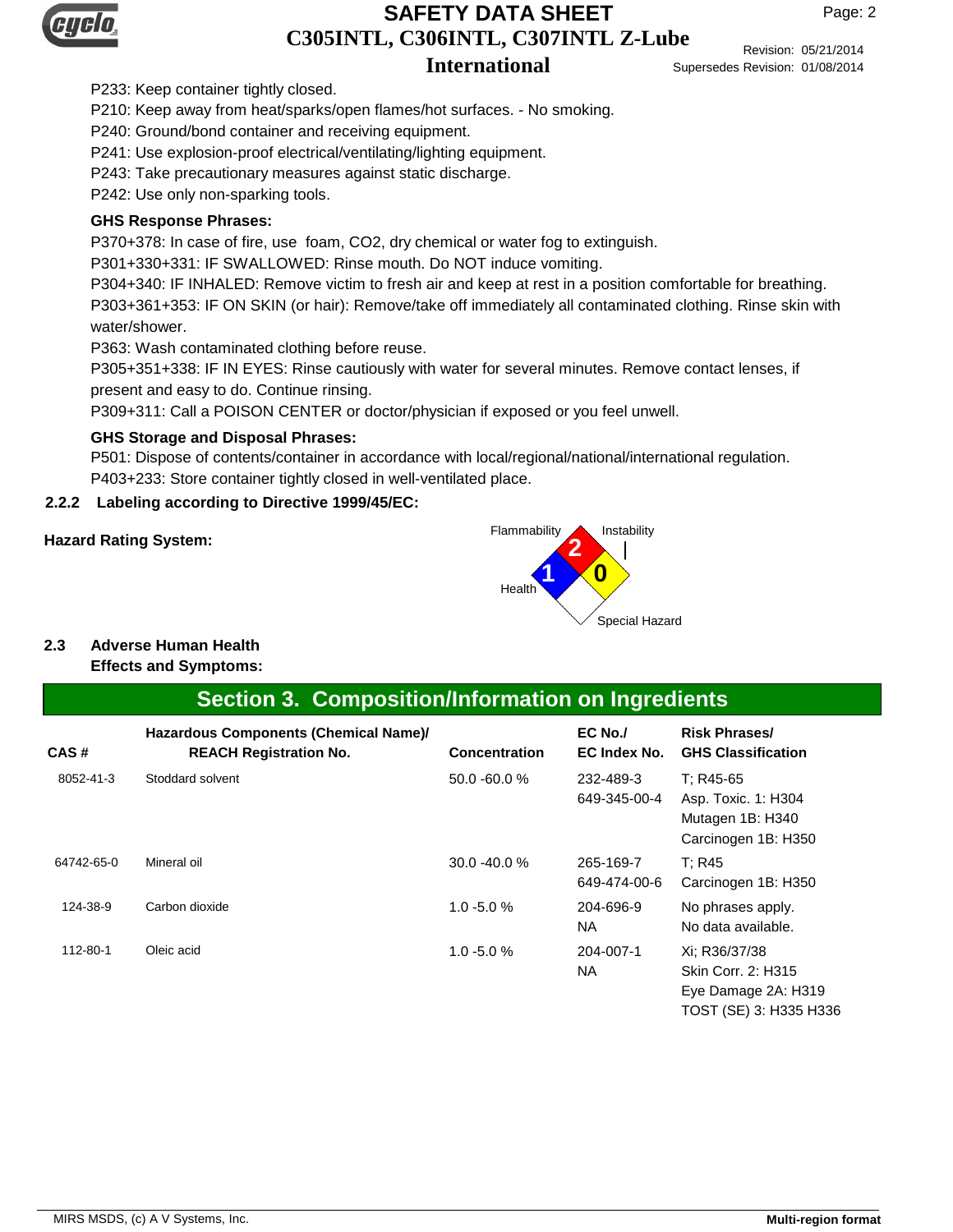

# **C305INTL, C306INTL, C307INTL Z-Lube SAFETY DATA SHEET**

Revision: 05/21/2014

Page: 3

|      |                                                                                                                                                                                                                                                                                                                                                 |                                         | <b>International</b>                                                                                                                                                                                                                                                                                                                                                                            |                  | Revision: 05/21/2014<br>Supersedes Revision: 01/08/2014 |  |
|------|-------------------------------------------------------------------------------------------------------------------------------------------------------------------------------------------------------------------------------------------------------------------------------------------------------------------------------------------------|-----------------------------------------|-------------------------------------------------------------------------------------------------------------------------------------------------------------------------------------------------------------------------------------------------------------------------------------------------------------------------------------------------------------------------------------------------|------------------|---------------------------------------------------------|--|
|      |                                                                                                                                                                                                                                                                                                                                                 |                                         | <b>Section 4. First Aid Measures</b>                                                                                                                                                                                                                                                                                                                                                            |                  |                                                         |  |
| 4.1  | <b>Measures:</b>                                                                                                                                                                                                                                                                                                                                | immediately if adverse reaction occurs. | Description of First Aidlf swallowed, do not induce vomiting. If inhaled, remove victim to fresh air. Apply artificial<br>respiration if needed. If in eyes, rinse cautiously with water for several minutes. Remove<br>contact lenses, if present and easy to do. Continue rinsing. In case of skin contact,<br>remove contaminated clothing and wash skin with soap and water. Call physician |                  |                                                         |  |
|      |                                                                                                                                                                                                                                                                                                                                                 |                                         | <b>Section 5. Fire Fighting Measures</b>                                                                                                                                                                                                                                                                                                                                                        |                  |                                                         |  |
| 5.1  | Suitable Extinguishing Foam, CO2, dry chemical, water fog.<br>Media:                                                                                                                                                                                                                                                                            |                                         |                                                                                                                                                                                                                                                                                                                                                                                                 |                  |                                                         |  |
| 5.2  | Flammable Properties No data available.<br>and Hazards:                                                                                                                                                                                                                                                                                         |                                         |                                                                                                                                                                                                                                                                                                                                                                                                 |                  |                                                         |  |
|      | <b>Flash Pt:</b>                                                                                                                                                                                                                                                                                                                                |                                         | 105.00 F (40.6 C) Method Used: TAG Closed Cup                                                                                                                                                                                                                                                                                                                                                   |                  |                                                         |  |
|      | <b>Explosive Limits:</b>                                                                                                                                                                                                                                                                                                                        | LEL: .7                                 | <b>UEL: 10</b>                                                                                                                                                                                                                                                                                                                                                                                  |                  |                                                         |  |
|      | <b>Autoignition Pt:</b>                                                                                                                                                                                                                                                                                                                         | No data.                                |                                                                                                                                                                                                                                                                                                                                                                                                 |                  |                                                         |  |
| 5.3  | <b>Fire Fighting</b><br><b>Instructions:</b>                                                                                                                                                                                                                                                                                                    |                                         | Use NIOSH self-contained breathing apparatus in confined areas. Addition of water fog<br>will aid in reducing burning. Use water spray to cool fire-exposed containers.                                                                                                                                                                                                                         |                  |                                                         |  |
|      |                                                                                                                                                                                                                                                                                                                                                 |                                         | <b>Section 6. Accidental Release Measures</b>                                                                                                                                                                                                                                                                                                                                                   |                  |                                                         |  |
| 6.3  | <b>Methods and Material</b><br><b>For Containment and</b><br><b>Cleaning Up:</b>                                                                                                                                                                                                                                                                |                                         | Avoid breathing vapors. Remove all sources of ignition. Clean up area with absorbent<br>material and place in closed containers for disposal.                                                                                                                                                                                                                                                   |                  |                                                         |  |
|      |                                                                                                                                                                                                                                                                                                                                                 |                                         | <b>Section 7. Handling and Storage</b>                                                                                                                                                                                                                                                                                                                                                          |                  |                                                         |  |
| 7.1  | STORE AND USE IN COOL, DRY, WELL-VENTILATED AREAS. VAPORS MAY CAUSE<br><b>Precautions To Be</b><br>FLASH FIRE. KEEP AWAY FROM HEAT, SPARKS AND FLAME. DO NOT PUNCTURE<br>Taken in Handling:<br>OR INCINERATE (BURN) CANS. DO NOT STICK PIN, NAIL OR ANY OTHER SHARP<br>OBJECT INTO OPENING ON TOP OF CAN. KEEP OUT OF THE REACH OF<br>CHILDREN. |                                         |                                                                                                                                                                                                                                                                                                                                                                                                 |                  |                                                         |  |
| 7.2  | <b>Precautions To Be</b><br><b>Taken in Storing:</b>                                                                                                                                                                                                                                                                                            | DO NOT STORE ABOVE 120 DEG F.           |                                                                                                                                                                                                                                                                                                                                                                                                 |                  |                                                         |  |
|      | <b>Section 8. Exposure Controls/Personal Protection</b>                                                                                                                                                                                                                                                                                         |                                         |                                                                                                                                                                                                                                                                                                                                                                                                 |                  |                                                         |  |
| 8.1  | <b>Exposure Parameters:</b>                                                                                                                                                                                                                                                                                                                     |                                         |                                                                                                                                                                                                                                                                                                                                                                                                 |                  |                                                         |  |
| CAS# | <b>Partial Chemical Name</b>                                                                                                                                                                                                                                                                                                                    |                                         | <b>Britain EH40</b>                                                                                                                                                                                                                                                                                                                                                                             | <b>France VL</b> | <b>Europe</b>                                           |  |
|      | 8052-41-3<br>Stoddard solvent                                                                                                                                                                                                                                                                                                                   |                                         | No data.                                                                                                                                                                                                                                                                                                                                                                                        | No data.         | No data.                                                |  |

64742-65-0 Mineral oil No data. No data. No data.

ppm)

 112-80-1 Oleic acid No data. No data. No data. **CAS # Partial Chemical Name OSHA TWA ACGIH TWA Other Limits** 8052-41-3 Stoddard solvent PEL: 500 ppm TLV: 100 ppm No data. 64742-65-0 Mineral oil No data. No data. No data.

124-38-9 Carbon dioxide **No assume TEL:** 5000 ppm TLV: 5000 ppm No data.

112-80-1 Oleic acid No data. No data. No data.

TWA: 9150 mg/m3 (5000 ppm) TWA: 9000 mg/m3 (5000 124-38-9 Carbon dioxide TWA: 9000 mg/m3 STEL: 27400 mg/m3 (15000

ppm)

STEL: 30,000 ppm

PEL: 5000 ppm TLV: 5000 ppm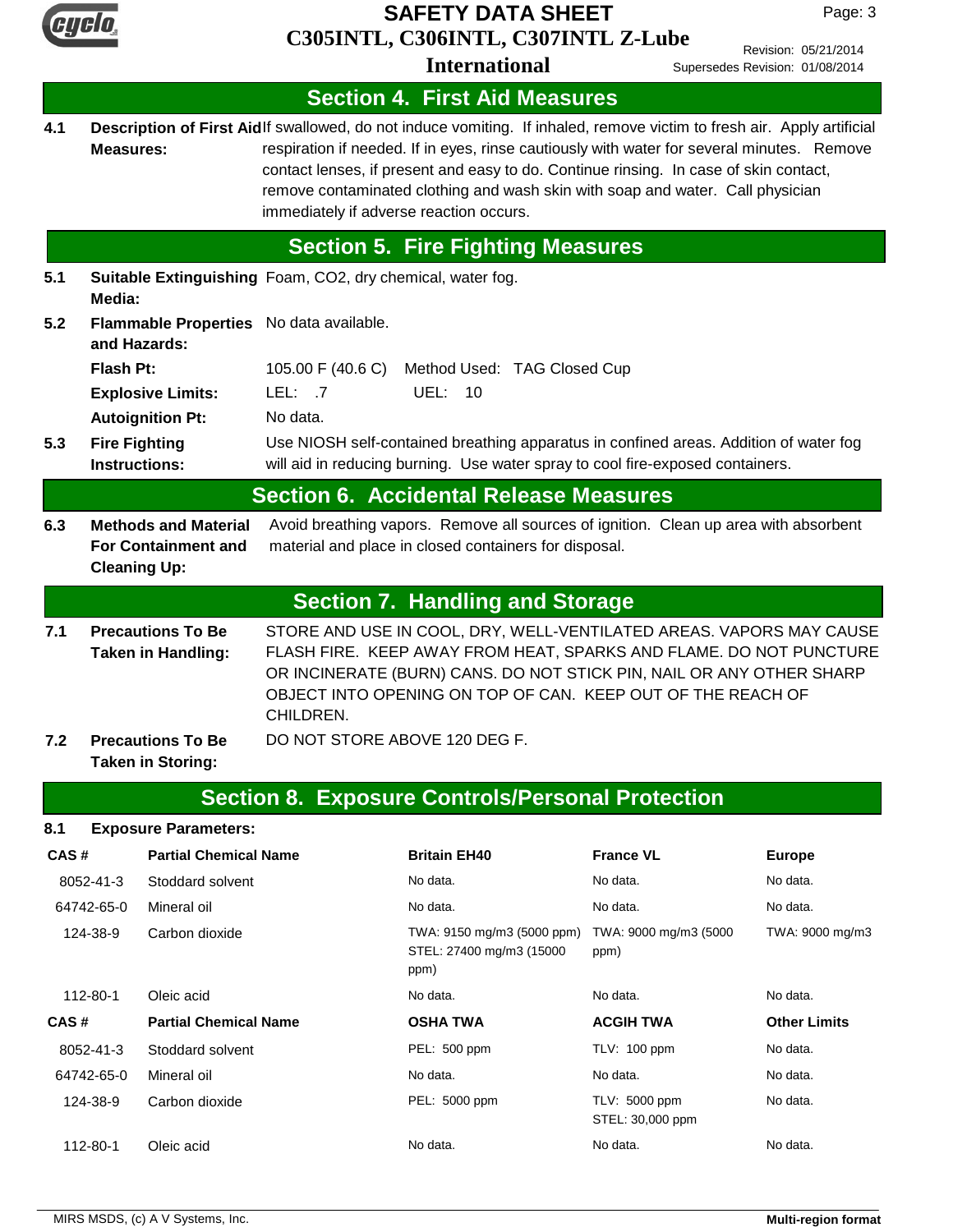

# **C305INTL, C306INTL, C307INTL Z-Lube SAFETY DATA SHEET**

# **International**

Revision: 05/21/2014 Supersedes Revision: 01/08/2014

## **8.2 Exposure Controls:**

**8.2.1 Engineering Controls** SUFFICIENT TO PREVENT INHALATION OF SOLVENT VAPORS. GENERAL DILUTION AND/OR LOCAL EXHAUST VENTILATION IN VOLUME OR PATTERN TO KEEP PEL/TLV OF MOST HAZARDOUS INGREDIENT BELOW ACCEPTABLE LIMIT AND LEL BELOW STATED LIMIT. **(Ventilation etc.):**

## **8.2.2 Personal protection equipment:**

- USE OF SAFETY GLASSES WITH SPLASH GUARDS OR FULL FACE SHIELD IS RECOMMENDED. **Eye Protection:**
- SOLVENT RESISTANT GLOVES REQUIRED FOR PROLONGED OR REPEATED CONTACT. **Protective Gloves:**
- **Other Protective** No data available.

## **Clothing:**

**Respiratory Equipment** AVOID BREATHING VAPORS. USE WITH ADEQUATE VENTILATION EQUAL TO OUT

OF DOORS. IN RESTRICTED AREAS, USE APPROVED CHEMICAL/ MECHANICAL FILTERS DESIGNED TO REMOVE A COMBINATION OF PARTICLES AND VAPOR. IN CONFINED AREAS, USE APPROVED AIR LINE TYPE RESPIRATOR OR HOOD. SELF-CONTAINED BREATHING APPARATUS IS REQUIRED FOR VAPOR CONCENTRATIONS ABOVE PEL/TLV LIMITS. **(Specify Type):**

**Work/Hygienic/Mainten** USE WITH ADEQUATE VENTILATION. TO PREVENT VAPOR BUILD-UP, OPEN DOORS AND WINDOWS OR USE AN EXPLOSION-PROOF EXHAUST FAN TO ENSURE FRESH AIR EXCHANGE DURING AND AFTER USE. DO NOT BREATHE VAPOR, GAS OR SPRAY MIST. WHEN USING, DO NOT EAT, DRINK OR SMOKE. AVOID CONTACT WITH EYES, SKIN AND CLOTHING. WEAR PROTECTIVE EQUIPMENT. WASH THOROUGHLY AFTER HANDLING. REMOVE CONTAMINATED CLOTHING AND WASH IT BEFORE REUSE. EMPTY CONTAINERS RETAIN PRODUCT RESIDUES; FOLLOW LABEL WARNINGS EVEN AFTER CAN IS EMPTIED. DO NOT STORE IN BASEMENTS. **ance Practices:**

# **Section 9. Physical and Chemical Properties**

## **9.1 Information on Basic Physical and Chemical Properties**

| <b>Physical States:</b>          | [X] Liquid<br>1 Solid<br>l Gas<br>$\mathbf{L}$ |
|----------------------------------|------------------------------------------------|
| <b>Appearance and Odor:</b>      | Aerosol product.                               |
| <b>Melting Point:</b>            | No data.                                       |
| <b>Boiling Point:</b>            | 310.00 F (154.4 C) - 500.00 F (260.0 C)        |
| <b>Flash Pt:</b>                 | 105.00 F (40.6 C) Method Used: TAG Closed Cup  |
| <b>Evaporation Rate:</b>         | No data.                                       |
| <b>Explosive Limits:</b>         | UEL: 10<br>LEL: 7                              |
| Vapor Pressure (vs. Air or       | No data.                                       |
| $mm Hg$ :                        |                                                |
| Vapor Density (vs. $Air = 1$ ):  | No data.                                       |
| Specific Gravity (Water $= 1$ ): | .80                                            |
| <b>Solubility in Water:</b>      | <b>NIL</b>                                     |
| <b>Autoignition Pt:</b>          | No data.                                       |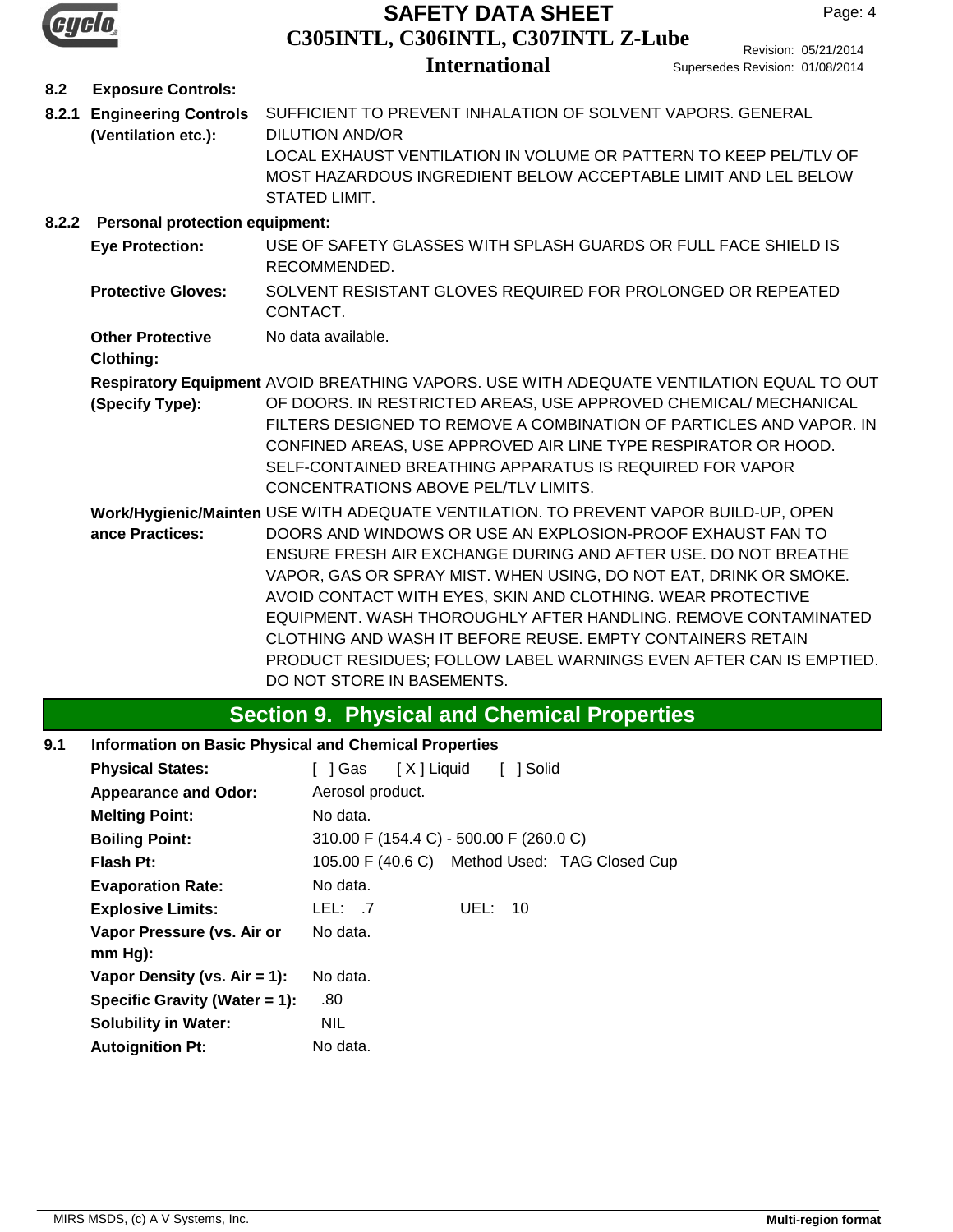

# **C305INTL, C306INTL, C307INTL Z-Lube International SAFETY DATA SHEET**

Revision: 05/21/2014 Supersedes Revision: 01/08/2014

# **9.2 Other Information**

|                                                                                                                                                                                        |                                                                                                                      | <b>Percent Volatile:</b>            | No data.                                                                                                                                                                         |       |                                                      |             |              |             |
|----------------------------------------------------------------------------------------------------------------------------------------------------------------------------------------|----------------------------------------------------------------------------------------------------------------------|-------------------------------------|----------------------------------------------------------------------------------------------------------------------------------------------------------------------------------|-------|------------------------------------------------------|-------------|--------------|-------------|
|                                                                                                                                                                                        |                                                                                                                      |                                     | <b>Section 10. Stability and Reactivity</b>                                                                                                                                      |       |                                                      |             |              |             |
| 10.1<br><b>Reactivity:</b><br>10.2<br><b>Stability:</b><br><b>Conditions To Avoid -</b><br>10.3<br><b>Hazardous Reactions:</b><br><b>Possibility of</b><br><b>Hazardous Reactions:</b> |                                                                                                                      |                                     | No data available.<br>Unstable [ ]<br>Stable [X]<br>No data available.<br>Will not occur [X]<br>Will occur [ ]                                                                   |       |                                                      |             |              |             |
| <b>Conditions To Avoid -</b><br>10.4<br>Instability:<br>Incompatibility -<br>10.5<br><b>Materials To Avoid:</b><br><b>Hazardous</b><br>10.6                                            |                                                                                                                      |                                     | Application to hot surfaces. Storage above 120F. Exposure to open flame.<br>Strong oxidizing agents.<br>May produce fumes when heated to decomposition. Fumes may contain carbon |       |                                                      |             |              |             |
|                                                                                                                                                                                        | <b>Byproducts:</b>                                                                                                   | <b>Decomposition Or</b>             | monoxide and other toxic fumes.                                                                                                                                                  |       |                                                      |             |              |             |
|                                                                                                                                                                                        |                                                                                                                      |                                     | <b>Section 11. Toxicological Information</b>                                                                                                                                     |       |                                                      |             |              |             |
| 11.1                                                                                                                                                                                   | Information on                                                                                                       | <b>Toxicological Effects:</b>       | No data available.                                                                                                                                                               |       |                                                      |             |              |             |
| CAS#                                                                                                                                                                                   |                                                                                                                      |                                     | <b>Hazardous Components (Chemical Name)</b>                                                                                                                                      |       | <b>NTP</b>                                           | <b>IARC</b> | <b>ACGIH</b> | <b>OSHA</b> |
|                                                                                                                                                                                        | 8052-41-3                                                                                                            | Stoddard solvent                    |                                                                                                                                                                                  |       | n.a.                                                 | n.a.        | n.a.         | n.a.        |
|                                                                                                                                                                                        | 64742-65-0                                                                                                           | Mineral oil                         |                                                                                                                                                                                  |       | n.a.                                                 | n.a.        | n.a.         | n.a.        |
|                                                                                                                                                                                        | 124-38-9                                                                                                             | Carbon dioxide                      |                                                                                                                                                                                  |       | n.a.                                                 | n.a.        | n.a.         | n.a.        |
|                                                                                                                                                                                        | 112-80-1                                                                                                             | Oleic acid                          |                                                                                                                                                                                  |       | n.a.                                                 | n.a.        | n.a.         | n.a.        |
|                                                                                                                                                                                        |                                                                                                                      |                                     | <b>Section 12. Ecological Information</b>                                                                                                                                        |       |                                                      |             |              |             |
|                                                                                                                                                                                        |                                                                                                                      |                                     | <b>Section 13. Disposal Considerations</b>                                                                                                                                       |       |                                                      |             |              |             |
| 13.1                                                                                                                                                                                   | Disposal should be made in accordance with federal, state and local regulations.<br><b>Waste Disposal</b><br>Method: |                                     |                                                                                                                                                                                  |       |                                                      |             |              |             |
|                                                                                                                                                                                        |                                                                                                                      |                                     | <b>Section 14. Transport Information</b>                                                                                                                                         |       |                                                      |             |              |             |
| 14.1                                                                                                                                                                                   |                                                                                                                      | <b>LAND TRANSPORT (US DOT):</b>     |                                                                                                                                                                                  |       |                                                      |             |              |             |
|                                                                                                                                                                                        | <b>UN/NA Number:</b>                                                                                                 | <b>DOT Hazard Class:</b>            | DOT Proper Shipping Name: Consumer Commodity<br>ORM-D                                                                                                                            | ORM-D |                                                      |             |              |             |
| 14.1                                                                                                                                                                                   | <b>LAND TRANSPORT (European ADR/RID):</b>                                                                            |                                     |                                                                                                                                                                                  |       |                                                      |             |              |             |
|                                                                                                                                                                                        | <b>UN Number:</b>                                                                                                    | <b>ADR/RID Shipping Name:</b>       | Aerosols, Ltd. Qty.                                                                                                                                                              |       |                                                      |             |              |             |
| 14.2                                                                                                                                                                                   | <b>Hazard Class:</b>                                                                                                 | <b>MARINE TRANSPORT (IMDG/IMO):</b> | N.A.                                                                                                                                                                             |       | <b>ADR Classification:</b>                           |             | 2.1          |             |
|                                                                                                                                                                                        | <b>UN Number:</b><br><b>Hazard Class:</b>                                                                            | <b>IMDG/IMO Shipping Name:</b>      | Aerosols, Ltd. Qty.<br>1950<br>N.A.                                                                                                                                              |       | <b>Packing Group:</b><br><b>IMDG Classification:</b> |             | 2.1          |             |